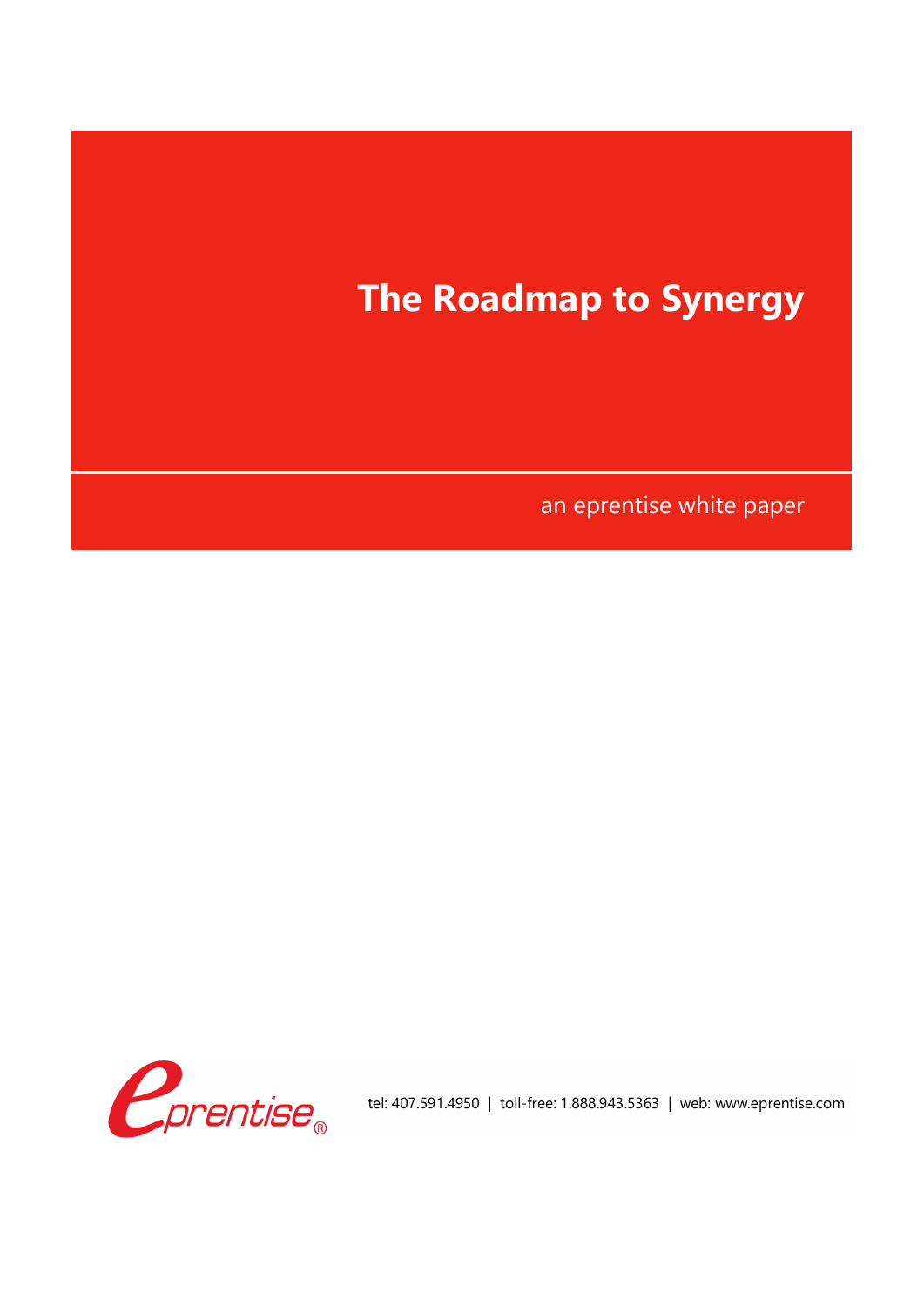The Roadmap to Synergy

Author: Helene Abrams www.eprentise.com

*© 2022 eprentise, LLC. All rights reserved.*

*eprentise, FlexField Express and FlexField are registered trademarks of eprentise, LLC.*

*Oracle is a registered trademark of Oracle Corporation. All other company or product names are used for identification only and may be trademarks of their respective owners.*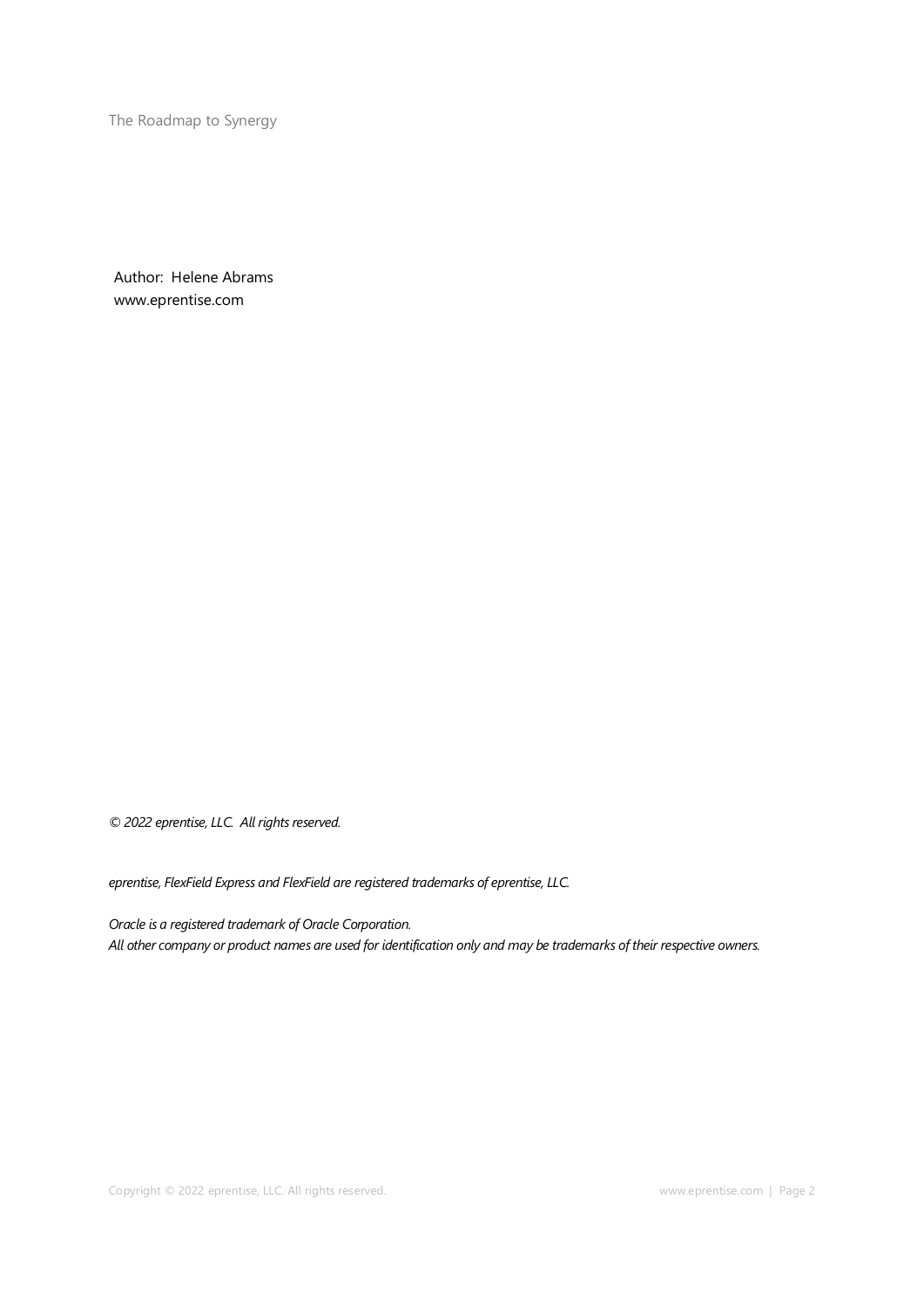### The Roadmap to Synergy

Companies evolve. While everyone's story is unique—growth from regional to national or international, mergers and acquisitions, diversification of business lines and product offerings, and disparate regulatory environments—many of these business and regulatory drivers lead companies to have disparate data and localized operations. Whatever the cause, these fragmented environments can inhibit business agility and stunt performance in an increasingly globalized world. The ability to share information has become a type of modern capital that enables companies to compete more effectively. While the roadmap to synergy is not easy and involves many moving pieces, companies can find success by focusing on visibility and implementing strategic leadership practices.

## **Focusing on Visibility**

Visibility into the ERP system is an absolute necessity to accurately gauge the state of your business and map future trajectories. You cannot know how to get somewhere if you do not know where you are; persistence without insight will not lead anywhere. To gain accurate insight, organizations must have global standards for business operations and processes. The first task is to agree on a definition of those standards and determine common definitions., Once standards and definitions are in place, you can begin to plan the transformation of data and operations.

Transforming data and operations to achieve a comprehensive global vision can be an intimidating goal. An effective strategy is to first identify and execute tasks which can be achieved quickly and with few resources, but still yield significant gains. One such project would be moving to a global chart of accounts. Moving to a single global chart of accounts only takes a few weeks (with FlexField® software) and can better facilitate business decisions, reduce the cost of operations, and, most importantly, enable seamless transaction recoding across all parts of the organization. This is an easy step allowing companies to conduct their global business transparently.

Once complete, consistent, and correct data is available it becomes possible to identify redundant or irregular processes and data that have high resource costs. This visibility allows businesses to identify problem areas, reduce costs, and leverage opportunities across the enterprise. (The C Collection<sup>®</sup> is a new line of analytics software designed to do just that.)

# **Strategic Leadership Practices**

Caius Petronius Arbiter, an administrator at the time of Emperor Nero, who wrote c.60 AD, said, *"We tend to meet any new situation by reorganizing, and a wonderful method it can be for creating the illusion of progress while producing confusion, inefficiency, and demoralization."*

Achieving cohesive functionality requires more than streamlining data and operations. Stakeholders and employees alike need to be engaged and motivated to work towards the common goals. This engagement requires strategic leadership and a "benevolent dictator" who has the authority to enforce group decisions and practices even though the decisions may impact or limit the perceived control of individual departments. People will alter their mind-sets only if they see the point of the change and agree with it. The leadership team needs to define a clear strategy and a set of enterprise objectives to achieve, a vision, a picture of what the change will lead to and what benefits will accrue. The leadership team must take the time to develop the vision, the overall purpose of the globalization effort, and each person's individual roles in achieving the target. The leadership team must explain the vision and what makes it worth undertaking to all of the people involved in making the change happen. The leadership